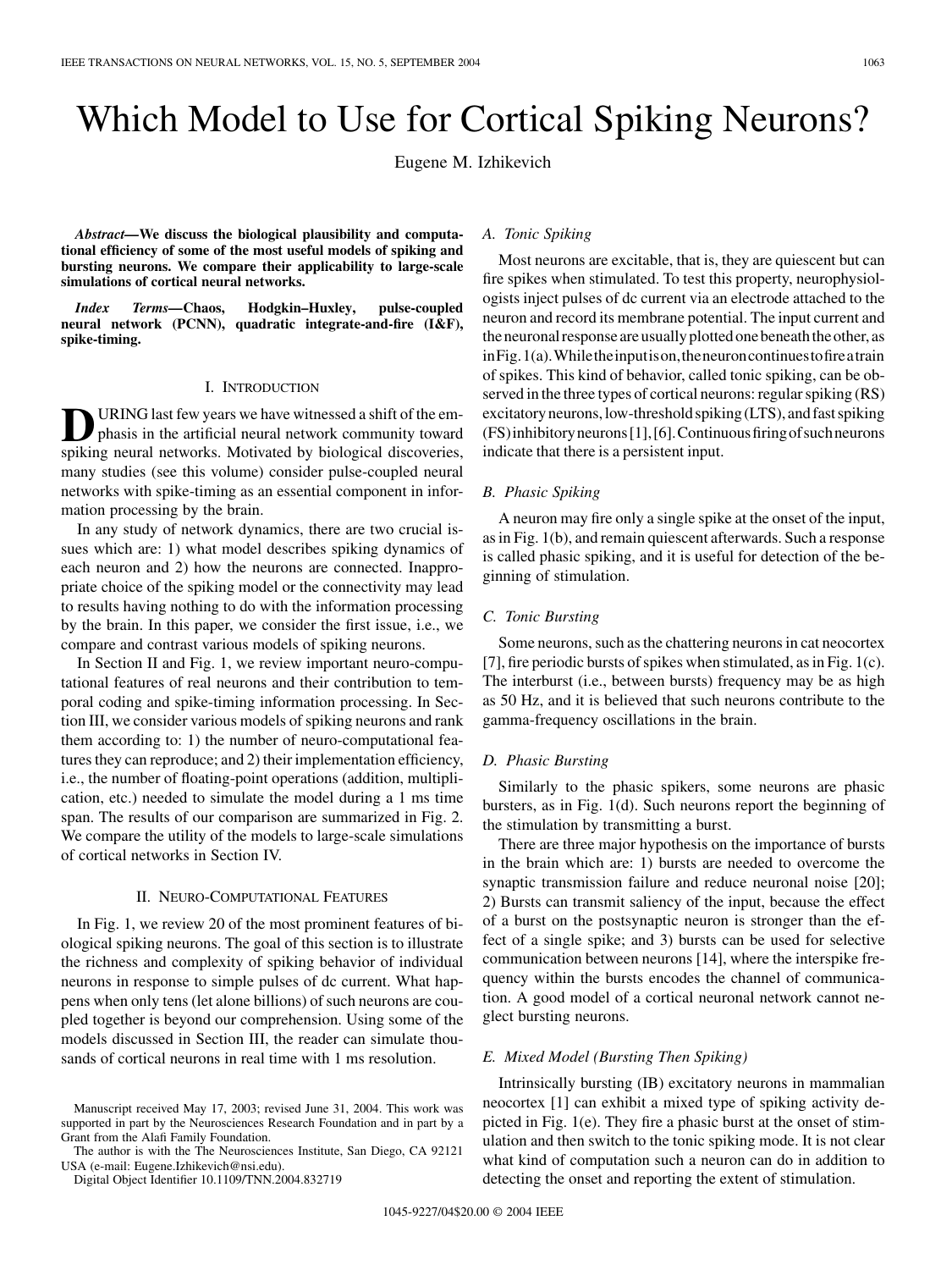

Fig. 1. Summary of the neuro-computational properties of biological spiking neurons. Shown are simulations of the same model (1) and (2), with different choices of parameters. Each horizontal bar denotes a 20-ms time interval. The MATLAB file generating the figure and containing all the parameters, as well as interactive matlab tutorial program can be downloaded from the author's website. This figure is reproduced with permission from www.izhikevich.com. (Electronic version of the figure and reproduction permissions are freely available at www.izhikevich.com).

#### *F. Spike Frequency Adaptation*

The most common type of excitatory neuron in mammalian neocortex, namely the regular spiking (RS) cell, fires tonic spikes with decreasing frequency, as in Fig. 1(f). That is, the frequency is relatively high at the onset of stimulation, and then it adapts. Low-threshold spiking (LTS) inhibitory neurons also have this property. The interspike frequency of such cells may encode the time elapsed since the onset of the input.

#### *G. Class 1 Excitability*

The frequency of tonic spiking of neocortical RS excitatory neurons depends on the strength of the input, and it may span

the range from 2 Hz to 200 Hz, or even greater. The ability to fire low-frequency spikes when the input is weak (but superthreshold) is called Class 1 excitability [[8\]](#page-6-0), [\[17](#page-6-0)], [[22\]](#page-7-0). Class 1 excitable neurons can encode the strength of the input into their firing rate, as in Fig.  $1(g)$ .

## *H. Class 2 Excitability*

Some neurons cannot fire low-frequency spike trains. That is, they are either quiescent or fire a train of spikes with a certain relatively large frequency, say 40 Hz, as in Fig. 1(h). Such neurons are called Class 2 excitable [\[8](#page-6-0)], [[17\]](#page-6-0), [[22\]](#page-7-0). Their firing rate is a poor predictor of the strength of stimulation.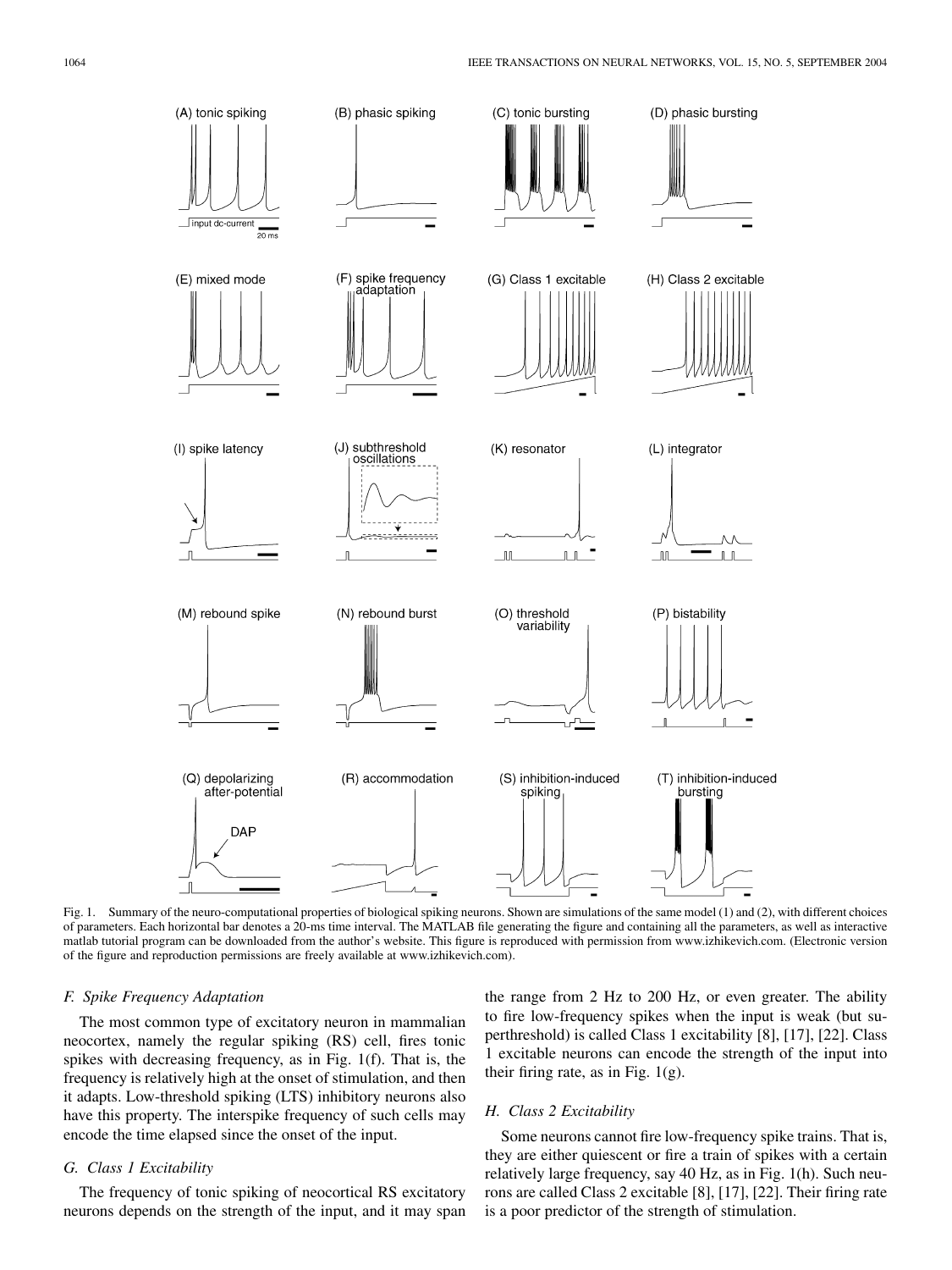## *I. Spike Latency*

Most cortical neurons fire spikes with a delay that depends on the strength of the input signal. For a relatively weak but superthreshold input, the delay, also called spike latency, can be quite large, as in Fig. 1(i). The RS cells in mammalian cortex can have latencies of tens of ms. Such latencies provide a spiketiming mechanism to encode the strength of the input.

## *J. Subthreshold Oscillations*

Practically every brain structure has neurons capable of exhibiting oscillatory potentials, as in Fig. 1(j). The frequency of such oscillations play an important role and such neurons act as bandpass filters, as we discuss next.

## *K. Frequency Preference and Resonance*

Due to the resonance phenomenon, neurons having oscillatory potentials can respond selectively to the inputs having frequency content similar to the frequency of subthreshold oscillations. Such neurons can implement frequency-modulated (FM) interactions and multiplexing of signals [\[14](#page-6-0)], [[16\]](#page-6-0). In Fig. 1(k), we stimulate such a neuron with two doublets (pairs of spikes) having different interspike frequencies. The neuron responds only to the doublet whose frequency resonates with the frequency of subthreshold oscillations. Such neurons are called resonators.

#### *L. Integration and Coincidence Detection*

Neurons without oscillatory potentials act as integrators. They prefer high-frequency input; the higher the frequency the more likely they fire, as in Fig. 1. This can be useful for detecting coincident or nearly coincident spikes.

#### *M. Rebound Spike*

When a neuron receives and then is released from an inhibitory input, it may fire a post-inhibitory (rebound) spike, as in Fig. 1(m). This phenomenon is related to the anodal break excitation in excitable membranes. Many spiking neurons can fire in response to brief inhibitory inputs thereby blurring the difference between excitation and inhibition.

#### *N. Rebound Burst*

Some neurons, including the thalamo-cortical cells, may fire post-inhibitory bursts, as in Fig. 1(n). It is believed that such bursts contribute to the sleep oscillations in the thalamo-cortical system.

#### *O. Threshold Variability*

A common misconception in the artificial neural network community is the belief that spiking neurons have a fixed voltage threshold. It is well-known that biological neurons have a variable threshold that depends on the prior activity of the neurons. In Fig. 1(o), we first stimulate a neuron with a brief excitatory pulse of current that produces 10 mV depolarization. The neuron does not fire, hence, the input is subthreshold. Then, we apply a brief inhibitory input and then exactly the same "subthreshold" pulse of current. The neuron fires the second time because its "threshold" was lowered by the preceding inhibitory input. Hence, the same 10-mV depolarization can be subthreshold or superthreshold depending on the prior activity. Interestingly, a preceding excitatory pulse might raise the threshold and make the neuron less excitable.

## *P. Bistability of Resting and Spiking States*

Some neurons can exhibit two stable modes of operation: resting and tonic spiking (or even bursting). An excitatory or inhibitory pulse can switch between the modes, as in Fig. 1(p), thereby creating an interesting possibility for bistability and short-term memory. Notice that to switch from the tonic spiking to resting mode, the input must arrive at an appropriate phase of oscillation, thereby emphasizing the importance of spike-timing in such information processing.

#### *Q. Depolarizing After-Potentials*

After firing a spike, the membrane potential of a neuron may exhibit a prolonged after-hyperpolarization (AHP) as, e.g., in Fig. 1(b), I or M, or a prolonged depolarized after-potential (DAP), as in Fig. 1(q). Such DAPs can appear because of dendritic influence, because of a high-threshold inward currents activated during the spike, or because of an interplay between subthreshold voltage-gated currents. In any case, such a neuron has shortened refractory period and it becomes superexcitable.

## *R. Accommodation*

Neurons are extremely sensitive to brief coincident inputs, but may not fire in response to a strong but slowly increasing input, as we illustrate in Fig. 1(r). The slowly ramped current in the figure does not elicit a spike, while a smaller but sharply ramped current elicits a spike. During the slow ramp, the inward currents have enough time to inactivate and outward currents have enough time to activate, so the neuron accommodates, becomes less excitable and cannot generate a spike.

## *S. Inhibition-Induced Spiking*

A bizarre feature of many thalamo-cortical neurons is that they are quiescent when there is no input, but fire when hyperpolarized by an inhibitory input or an injected current, as we illustrate in Fig. 1(s). This happens because the injected current activates the h-current and deinactivates calcium T-current, leading to tonic spiking.

## *T. Inhibition-Induced Bursting*

Instead of spiking, a thalamo-cortical neuron can fire tonic bursts of spikes in response to a prolonged hyperpolarization, as in Fig. 1(t). It is believed that such bursting takes place during spindle wave oscillations in the thalamo-cortical system and it plays an important role in sleep rhythms.

No model should exhibit all these 20 neurocomputational properties simultaneously simply because some of the properties are mutually exclusive. For example, a neuron cannot be an integrator and a resonator at the same time. However, there are models that can easily be tuned to exhibit each such property. For example, all of the neuronal responses in Fig. 1 were obtained using a simple spiking model having four easily tunable parameters [\[15](#page-6-0)].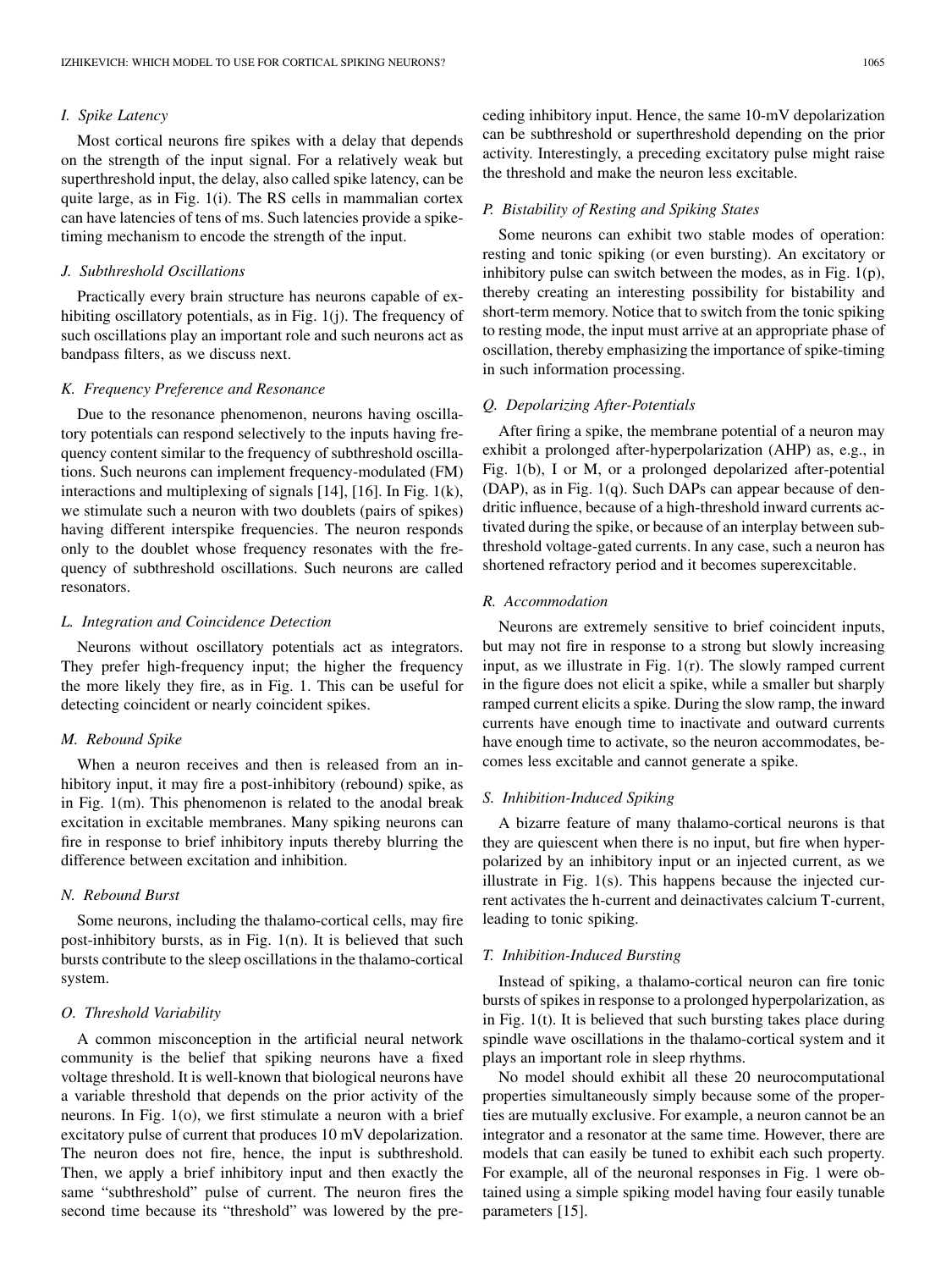

Fig. 2. Comparison of the neuro-computational properties of spiking and bursting models; see Fig. 1. "# of FLOPS" is an approximate number of floating point operations (addition, multiplication, etc.) needed to simulate the model during a 1 ms time span. Each empty square indicates the property that the model should exhibit in principle (in theory) if the parameters are chosen appropriately, but the author failed to find the parameters within a reasonable period of time.

## III. SPIKING MODELS

Below we review some widely used models of spiking and bursting neurons that can be expressed in the form of ordinary differential equations (ODE) (thus, we exclude the spike response model [[5\]](#page-6-0)). In addition to the 20 neuro-computational features reviewed above, we also consider whether the models have biophysically meaningful and measurable parameters, and whether they can exhibit autonomous chaotic activity. We start with the simplest models first. The summary of our comparison is in Fig. 2.

Throughout this section,  $v$  denotes the membrane potential and  $v'$  denotes its derivative with respect to time. All the parameters in the models are chosen so that  $v$  has mV scale and the time has ms scale. To compare computational cost, we assume that each model, written as a dynamical system  $\dot{x} = f(x)$ , is

implemented using a fixed-step first-order Euler method  $x(t +$  $\tau(x) = x(t) + \tau f(x(t))$  with the integration time step  $\tau$  chosen to achieve a reasonable numerical accuracy.

## *A. I&F*

One of the most widely used models in computational neuroscience is the leaky integrate-and-fire (I&F) neuron

$$
v' = I + a - bv
$$
, if  $v \ge v_{\text{thresh}}$ , then  $v \leftarrow c$ 

where  $v$  is the membrane potential,  $I$  is the input current, and  $a, b, c$ , and  $v_{\text{thresh}}$  are the parameters. When the membrane potential  $v$  reaches the threshold value  $v_{\text{thresh}}$ , the neuron is said to fire a spike, and  $v$  is reset to  $c$ .

The I&F neuron is Class 1 excitable; it can fire tonic spikes with constant frequency, and it is an integrator. It is the simplest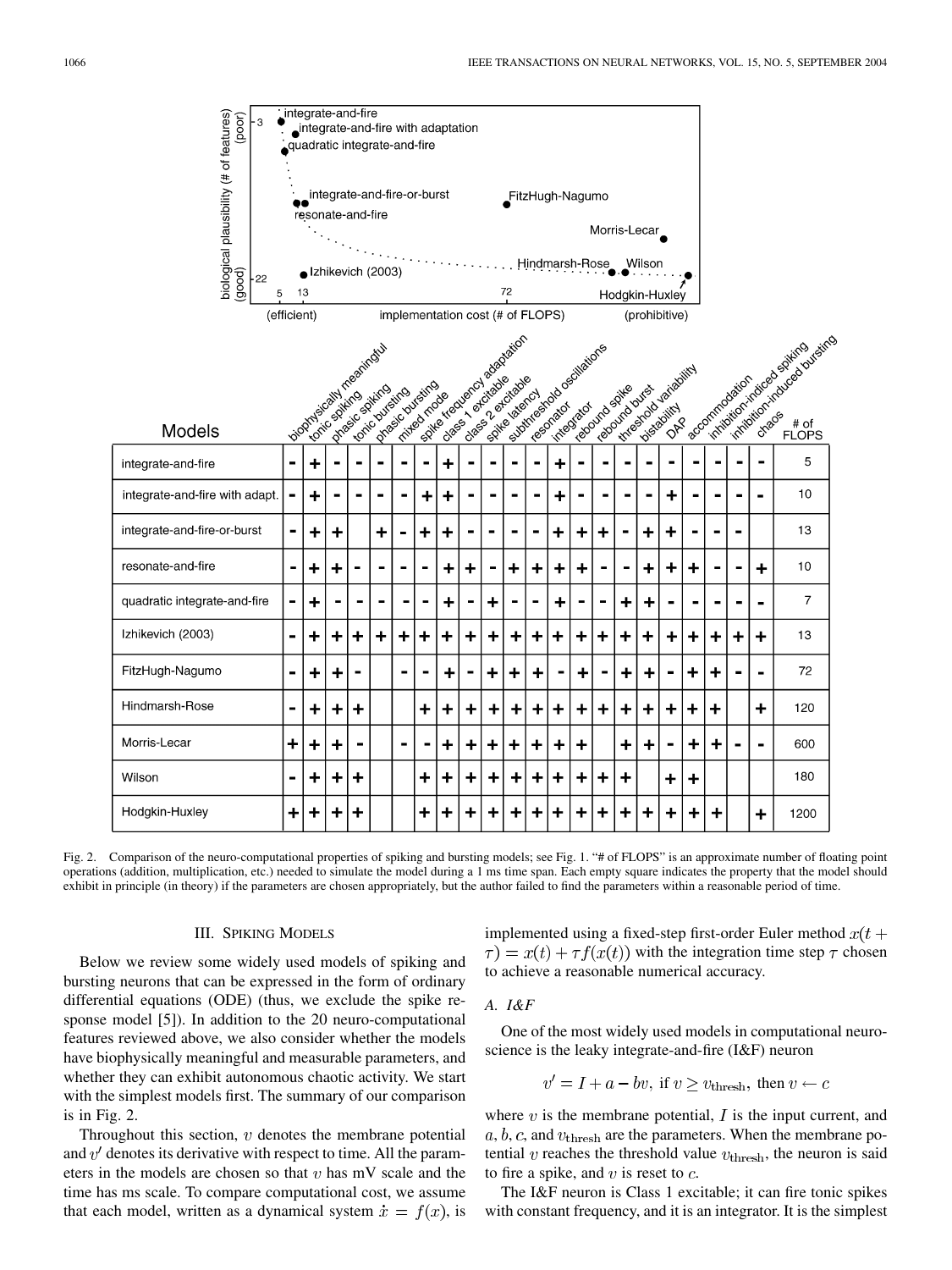model to implement when the integration time step  $\tau$  is 1 ms. Indeed, the iteration  $v(t+1) = v(t)+(I+a-bv(t))$  takes only four floating-point operations (additions, multiplications, etc.) plus one comparison with the threshold  $v_{\text{thresh}}$ . Because I&F has only one variable, it cannot have phasic spiking, bursting of any kind, rebound responses, threshold variability, bistability of attractors, or autonomous chaotic dynamics. Because of the fixed threshold, the spikes do not have latencies. In summary, despite its simplicity, I&F is one of the worst models to use in simulations, unless one wants to prove analytical results.

### *B. I&F with Adaptation*

The I&F model is one-dimensional (1-D), hence it cannot burst or have other properties of cortical neurons. One may think that having a second linear equation

$$
v' = I + a - bv + g(d - v)
$$

$$
g' = \frac{(e\delta(t) - g)}{\tau}
$$

describing activation dynamics of a high-threshold K current can make an improvement, e.g., endow the model with spikefrequency adaptation. Indeed, each firing increases the K activation gate g via Dirac delta function  $\delta$  and produces an outward current that slows down the frequency of tonic spiking. Simulations of this model take 10 floating point operations/1 ms time step, yet the model still lacks many important properties of cortical spiking neurons.

## *C. Integrate-and-Fire-or-Burst*

Smith and coauthors [\[24](#page-7-0)] suggested an improvement—integrate-and-fire-or-burst (I&FB) model

$$
v' = I + a - bv + gH(v - v_h)h(v_T - v)
$$
  
if  $v = v_{\text{thresh}}$ , then  $v \leftarrow c$ 

$$
h' = \begin{cases} \frac{-h}{\tau -}, & \text{if } v > v_h\\ \frac{(1-h)}{\tau +}, & \text{if } v < v_h \end{cases}
$$

to model thalamo-cortical neurons. Here  $h$  describes the inactivation of the calcium T-current,  $q, v_h, v_T, \tau^+$ , and  $\tau^-$  are parameters describing dynamics of the T-current, and  $H$  is the Heaviside step function.

Having this kind of a second variable creates the possibility for bursting and other interesting regimes summarized in Fig. 2. But this comes with a price: It takes between 9 and 13 operations (depending on the value of  $v$ ) to simulate 1 ms of the model.

#### *D. Resonate-and-Fire*

The resonate-and-fire neuron [[16\]](#page-6-0) is a two-dimensional (2-D) analogue of the I&F neuron

$$
z' = I + (b + i\omega)z
$$
  
if Im  $z = a_{\text{thresh}}$ , then  $z \leftarrow z_0(z)$ 

where the real part of the complex variable  $z$  is the membrane potential. Here b,  $\omega$ , and  $a_{\text{thresh}}$  are parameters, and  $z_0(z)$  is an arbitrary function describing activity-dependent after-spike reset. The resonate-and-fire model is simple and efficient—it takes 10 operations to simulate 1 ms. When the frequency of oscillation  $\omega = 0$ , it becomes an integrator. Its neuro-computational properties are summarized in Fig. 2.

## *E. Quadratic I&F*

An alternative to the leaky I&F neuron is the quadratic I&F neuron, also known as the theta-neuron [[2\]](#page-6-0), [[3](#page-6-0)] or the Ermentrout–Kopell canonical model [[10\]](#page-6-0) (when it is written in a trigonometric form). We present it here following [[19\]](#page-6-0)

$$
v' = I + a(v - v_{\text{rest}})(v - v_{\text{thresh}})
$$
  
if  $v = v_{\text{peak}}$ , then  $v \leftarrow v_{\text{reset}}$ 

where  $v_{\text{rest}}$  and  $v_{\text{thresh}}$  are the resting and threshold values of the membrane potential. This model is canonical in the sense that any Class 1 excitable system described by smooth ODEs can be transformed into this form by a continuous change of variables [\[18](#page-6-0)]. It takes only seven operations to simulate 1 ms of the model, and this should be the model of choice when one simulates large-scale networks of integrators. Unlike its linear analogue, the quadratic  $I\&F$  neuron has spike latencies, activitydependent threshold (which is  $v_{\text{thresh}}$  only when  $I = 0$ ), and bistability of resting and tonic spiking modes.

## *F. Spiking Model by Izhikevich (2003)*

All of the responses in Fig. 1 were obtained using a simple model of spiking neurons proposed recently by Izhikevich [[15\]](#page-6-0)

$$
v' = 0.04v^2 + 5v + 140 - u + I \tag{1}
$$

$$
= a(bv - u) \tag{2}
$$

with the auxiliary after-spike resetting

 $u'$ 

if 
$$
v \ge +30
$$
 mV, then 
$$
\begin{cases} v \leftarrow c \\ u \leftarrow u + d. \end{cases}
$$
 (3)

Here variable  $v$  represents the membrane potential of the neuron and  $u$  represents a membrane recovery variable, which accounts for the activation of  $K^+$  ionic currents and inactivation of Na<sup>+</sup> ionic currents, and it provides negative feedback to  $v$ . After the spike reaches its apex  $(+30 \text{ mV})$ , the membrane voltage and the recovery variable are reset according to the  $(3)$ . If v skips over 30, then it first is reset to 30, and then to  $c$  so that all spikes have equal magnitudes. The part  $0.04v^2 + 5v + 140$  is chosen so that  $v$  has mV scale and the time has ms scale. Geometrical derivation of the model based on fast and slow nullclines can be found in [\[11](#page-6-0)].

The model can exhibit firing patterns of all known types of cortical neurons with the choice of parameters  $a, b, c$ , and  $d$  given in [\[15](#page-6-0)]. It takes only 13 floating point operations to simulate 1 ms of the model, so it is quite efficient in large-scale simulations of cortical networks. When  $(a, b, c, d) = (0.2, 2, -56, -16)$  and  $I = -99$ , the model has chaotic spiking activity, though the integration time step  $\tau$ should be small to achieve adequate numerical precision.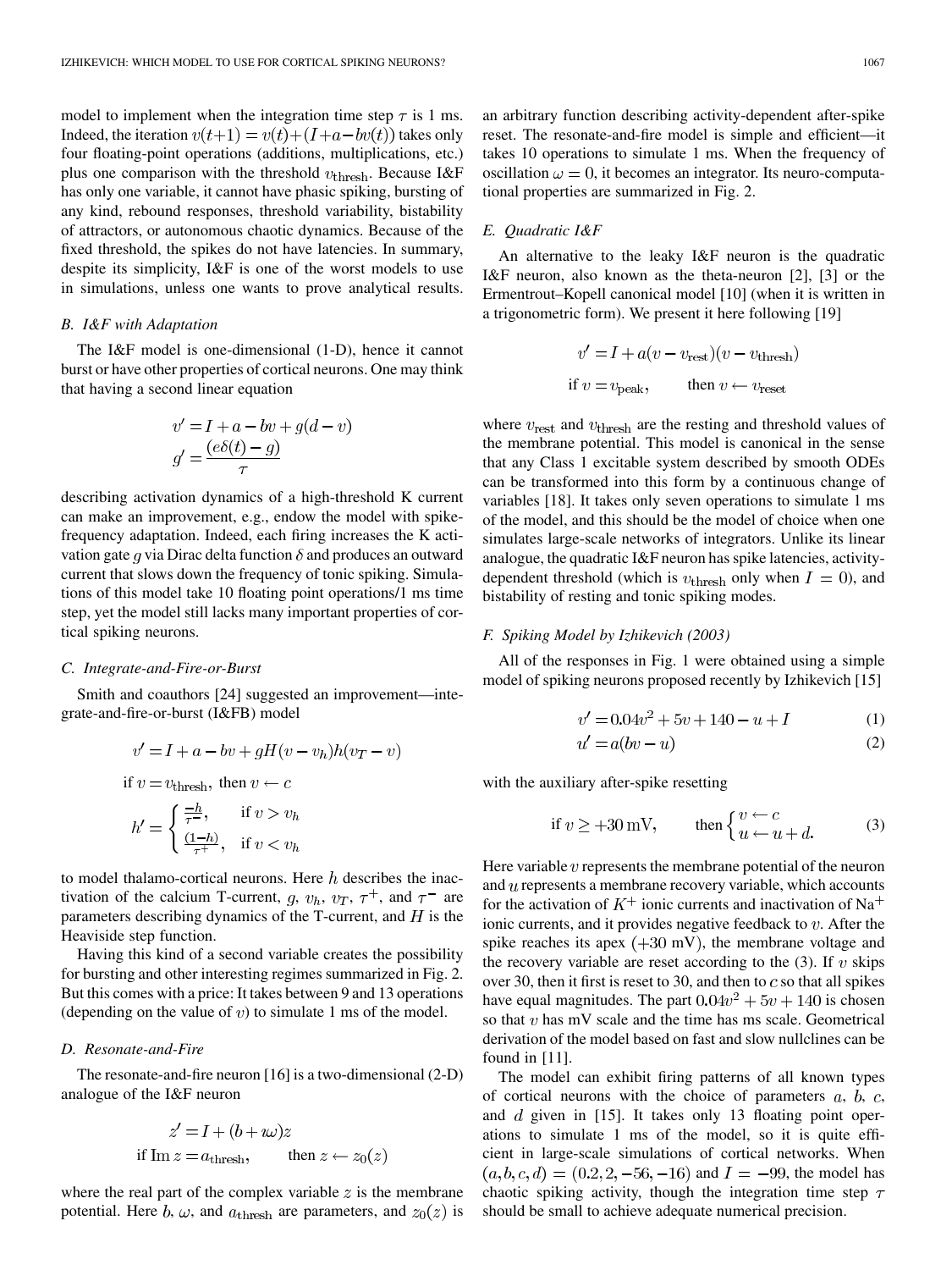We stress that  $+30$  mV in (3) is not a threshold, but the peak of the spike. The threshold value of the model neuron is between –70 and -50, and it is dynamic, asin biological neurons. To build intuition and understanding of the dynamics of the model, the reader is advised to download an interactive MATLAB tutorial program from the author's webpage and play with the model and its parameters. In particular, the reader could explore all 20 neuro-computational properties in Fig. 1.

#### *G. FitzHugh–Nagumo*

The parameters in the FitzHugh–Nagumo model [\[4](#page-6-0)]

$$
v' = a + bv + cv^{2} + dv^{3} - u
$$
  

$$
u' = \varepsilon (ev - u)
$$

can be tuned so that the model describes spiking dynamics of many resonator neurons. Its neuro-computational properties are summarized in Fig. 2. Since one needs to simulate the shape of each spike, the time step in the model must be relatively small, e.g.,  $\tau = 0.25$  ms. It takes 18 floating point operations/0.25 ms, hence 72 operations/1 ms of simulation. Since the model is a 2-D system of ODEs without a reset, it cannot exhibit autonomous chaotic dynamics or bursting. Adding noise to this, or some other 2-D models, allows for stochastic bursting.

## *H. Hindmarsh–Rose*

The Hindmarsh–Rose model of thalamic neuron [[23\]](#page-7-0) can be written

$$
v' = u - F(v) + I - w
$$

$$
u' = G(v) - u
$$

$$
w' = \frac{(H(v) - w)}{\tau}
$$

where  $F$ ,  $G$ , and  $H$  are some functions. Depending on their choice, the model can, in principle, exhibit all of the neuro-computational properties in Fig. 1. The problem is, of course, how to find the functions to model, say RS or LTS neurons. Let us assume that this problem is somehow solved and that the functions are polynomials of the third degree (in the best case). Since we need to simulate the shape of the action potential, the maximal time step is 0.25 ms. Since it takes 30 floating point operations/0.25 ms of simulation time, it would take 120 operations to simulate 1 ms of the model. Again, this is an optimistic assessment that might never be achieved.

## *I. Morris–Lecar*

Morris and Lecar [\[21](#page-7-0)] suggested a simple 2-D model to describe oscillations in barnacle giant muscle fiber. Because it has biophysically meaningful and measurable parameters, the model became quite popular in computational neuroscience community. It consists of a membrane potential equation with instantaneous activation of Ca current and an additional equation describing slower activation of  $K$  current

$$
CV = I - gL(V - VL) - gCam\infty(V)
$$
  
× (V - V<sub>Ca</sub>) - g<sub>K</sub>n(V - V<sub>K</sub>)  

$$
\dot{n} = \lambda(V)(n_{\infty}(V) - n)
$$

where

$$
m_{\infty}(V) = \frac{1}{2} \left\{ 1 + \tanh\left[\frac{(V - V_1)}{V_2}\right] \right\}
$$

$$
n_{\infty}(V) = \frac{1}{2} \left\{ 1 + \tanh\left[\frac{(V - V_3)}{V_4}\right] \right\}
$$

$$
\lambda(V) = \bar{\lambda}\cosh\left[\frac{(V - V_3)}{(2V_4)}\right]
$$

with parameters:  $C = 20 \mu \text{F/cm}^2$ ,  $g_L = 2 \text{ mmho/cm}^2$ ,  $V_L$  = -50 mV,  $g_{Ca}$  = 4 mmho/cm<sup>2</sup>,  $V_{Ca}$  = 100 mV, cm<sup>2</sup>,  $V_K$  = -70 mV,  $V_1$  = 0 mV, mV,  $V_3 = 10$  mV,  $V_4 = 10$  mV,  $\overline{\lambda} = 0.1$  s<sup>-1</sup>, and applied current  $I(\mu A/cm^2)$ .

The model can exhibit various types of spiking, but could exhibit tonic bursting only when an additional equation is added, e.g., slow inactivation of Ca current. In this case, the model becomes equivalent to the Hodgkin–Huxley model discussed below (both have transient inward and persistent outward currents).

Because one needs to simulate the shape of the action potential in the Morris–Lecar model, the time step must be significantly smaller than 1 ms. We found that  $\tau = 0.1$  ms is the largest step that gives reasonable results when the model is used to simulate cortical spiking neurons. Since the model involves hyperbolic tangents and exponents, it takes around 60 floating point operations to evaluate one 0.1-ms time step, which leads to 600 operations/1 ms of simulation.

#### *J. Wilson Polynomial Neurons*

Wilson [[25\]](#page-7-0) suggested to model cortical neurons using polynomial equations. His model consists of four differential equations, which we do not provide here. It can exhibit all neurocomputational properties in Fig. 1, provided that the parameters are chosen appropriately, which is not an easy task. The suggested time step in the model was 0.1 ms, though it could be pushed up to 0.25 ms without significant loss of precision or noticeable distortion of the shape of the action potential. It takes 45 floating point operations to evaluate 0.25 ms of the model, hence 180 operations/1 ms.

## *K. Hodgkin–Huxley*

The Hodgkin–Huxley model [\[9](#page-6-0)] is one of the most important models in computational neuroscience. It consists of four equations and tens of parameters, not provided here, describing membrane potential, activation of Na and K currents, and inactivation of Na current. Though the model has quite limited behavior for original values of parameters, it can actually exhibit all properties in Fig. 1, if the parameters are tuned.

In general, scientists refer to all conductance-based models as being of the Hodgkin–Huxley-type. Such models are important not only because their parameters are biophysically meaningful and measurable, but also because they allow us to investigate questions related to synaptic integration, dendritic cable filtering, effects of dendritic morphology, the interplay between ionic currents, and other issues related to single cell dynamics.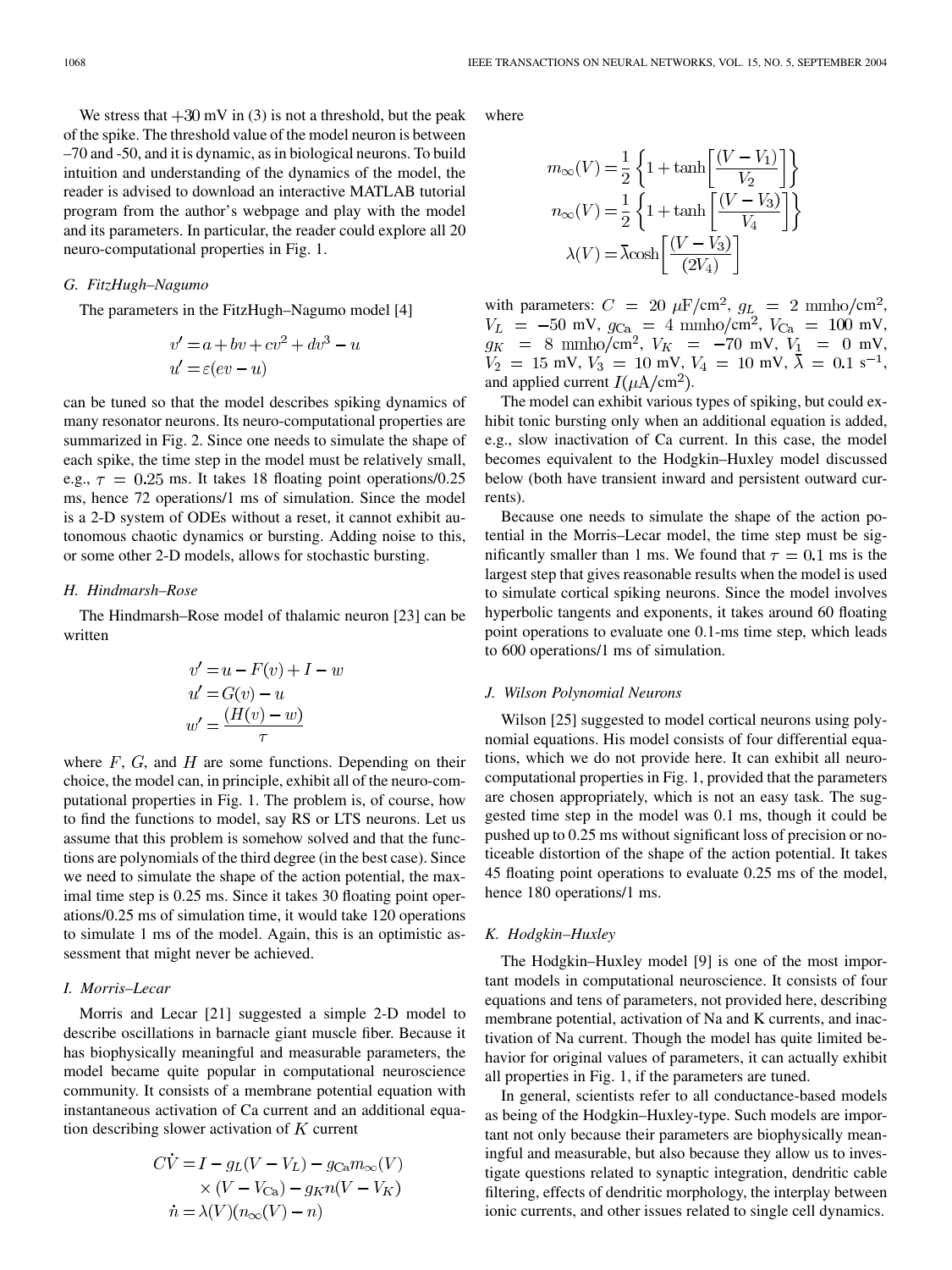<span id="page-6-0"></span>The model is extremely expensive to implement. It takes 120 floating point operations to evaluate 0.1 ms of model time (assuming that each exponent takes only ten operations), hence, 1200 operations/1 ms. Thus, one can use the Hodgkin–Huxley formalism only to simulate a small number of neurons or when simulation time is not an issue.

## IV. CONCLUSION

As the reader can see in Fig. 2, many models of spiking neurons have been proposed. Which one to choose? The answer depends on the type of the problem. If the goal is to study how the neuronal behavior depends on measurable physiological parameters, such as the maximal conductances, steady–state (in)activation functions and time constants, then the Hodgkin–Huxleytype model is the best. Of course, you could simulate only tens of coupled spiking neurons in real time.

In contrast, if you want to simulate thousands of spiking neurons in real time with 1 ms resolution, then there are plenty of models to choose from. The most efficient is the I&F model. However, the model cannot exhibit even the most fundamental properties of cortical spiking neurons, and for this reason it should be avoided by all means. The only advantage of the I&F model is that it is linear, and hence amenable to mathematical analysis. If no attempts to derive analytical results are made, then there is no excuse for using this model in simulations.

The quadratic I&F model is practically as efficient as the linear one, and it exhibits many important properties of real neurons, such as spikes with latencies, and bistability of resting and tonic spiking modes. However, it is 1-D, and hence, it cannot burst and cannot exhibit spike frequency adaptation. Thus, it can be used in simulations of cortical neural networks only when biological plausibility is not a great concern.

If the goal is to understand the fine temporal structure of cortical spike trains, and to use spike-timing as an additional variable to understand how the mammalian neocortex processes information, a spiking model that can exhibit all or most of the 20 neuro-computational properties of biological neurons summarized in Fig. 1 is required. The model recently proposed by Izhikevich [15] was developed exactly for these purposes. It is the simplest possible model that can exhibit all the firing patterns in Fig. 1. Indeed, removal of the (2) makes it 1-D with no possibility for bursting, removal of the term  $v^2$  makes it linear and equivalent to the resonate-and-fire model.

The author has used the model to simulate a fully connected network of 1,000 cortical spiking neurons in real time with 1 ms resolution using only modest computational resources (1 GHz desktop PC; MATLAB code is provided in [15]. Using the C programming language, it is possible to speed up simulations by the factor of twenty). The network exhibited rhythms in the alpha and gamma frequency range, transient and sustained spike synchrony, spindle waves, sleep oscillations, and other temporal phenomena.

This model was also used in a simulation of a network of 100 000 spiking neurons with realistic cortical anatomy, axonal delays, and spike-timing dependent synaptic plasticity (STDP) [13]. Due to the interplay between spiking, plasticity, and delays, the neurons self-organized into *polychronous* (i.e., multiple-timing) groups that could generate persistent time-locked firing patterns with ms precision. There are many such polychronous groups coexisting at the same time. In another study [12], we found that each neuron participates in many polychronous groups, so that the total number of groups the model could memorize can significantly exceed the number of neurons, or even the number of synapses in the network, resulting in unprecedented memory capacity.

In conclusion, having a network of computationally efficient and biologically plausible cortical spiking neurons interconnected according to the principles of known anatomy of the neocortex should be the goal of every scientist exploring information processing in the mammalian brain.

#### ACKNOWLEDGMENT

The author would like to thank N. S. Desai, A. K. Seth, J. R. Iversen, Y. Chen, J. L. McKinstry, E. C. Walcott, R. Muresan, R. Kavasseri, and M. Stich who read the first draft of the manuscript and made a number of useful suggestions.

#### **REFERENCES**

- [1] B. W. Connors and M. J. Gutnick, "Intrinsic firing patterns of diverse neocortical neurons," *Trends Neurosci.*, vol. 13, pp. 99–104, 1990.
- [2] G. B. Ermentrout, "Type I membranes, phase resetting curves, and synchrony," *Neural Comput.*, vol. 8, pp. 979–1001, 1996.
- [3] G. B. Ermentrout and N. Kopell, "Parabolic bursting in an excitable system coupled with a slow oscillation ," *SIAM J. Appl. Math.*, vol. 46, pp. 233–253, 1986.
- [4] R. FitzHugh, "Impulses and physiological states in models of nerve membrane," *Biophys. J.*, vol. 1, pp. 445–466, 1961.
- [5] W. Gerstner and W. M. Kistler, *Spiking Neuron Models*. Cambridge, U.K.: Cambridge Univ. Press, 2002.
- [6] J. R. Gibson, M. Belerlein, and B. W. Connors, "Two networks of electrically coupled inhibitory neurons in neocortex," *Nature*, vol. 402, pp. 75–79, 1999.
- [7] C. M. Gray and D. A. McCormick, "Chattering cells: Superficial pyramidal neurons contributing to the generation of synchronous oscillations in the visual cortex," *Science*, vol. 274, no. 5284, pp. 109–113, 1996.
- [8] A. L. Hodgkin, "The local electric changes associated with repetitive action in a nonmedulated axon," *J. Physiol.*, vol. 107, pp. 165–181, 1948.
- [9] A. L. Hodgkin and A. F. Huxley, "A quantitative description of membrane current and application to conduction and excitation in nerve," *J. Physiol.*, vol. 117, pp. 500–544, 1954.
- [10] F. C. Hoppensteadt and E. M. Izhikevich, *Weakly Connected Neural Networks*. New York: Springer-Verlag, 1997.
- [11] E. M. Izhikevich, Dynamical Systems in Neuroscience: The Geometry of Excitability and Bursting, to be published.
- [12] E. M. Izhikevich, "Simple model of spiking network," IEEE Trans. Neural Networks, to be published.
- [13] E. M. Izhikevich, J. A. Gally, and G. M. Edelman, "Spike-timing dynamics of neuronal groups," *Cerebral Cortex*, vol. 14, pp. 933–944, 2004.
- [14] E. M. Izhikevich, N. S. Desai, E. C. Walcott, and F. C. Hoppensteadt, "Bursts as a unit of neural information: Selective communication via resonance ," *Trends Neurosci.*, vol. 26, pp. 161–167, 2003.
- [15] E. M. Izhikevich, "Simple model of spiking neurons," *IEEE Trans. Neural Networks*, vol. 14, pp. 1569–1572, Nov. 2003.
- [16] , "Resonate-and-fire neurons," *Neural Netw.*, vol. 14, pp. 883–894, 2001.
- [17] , "Neural excitability, spiking, and bursting," *Int. J. Bifurcation Chaos*, vol. 10, pp. 1171–1266, 2000.
- [18] -, "Class 1 neural excitability, conventional synapses, weakly connected networks, and mathematical foundations of pulse-coupled models," *IEEE Trans. Neural Networks*, vol. 10, pp. 499–507, May 1999.
- [19] P. E. Latham, B. J. Richmond, P. G. Nelson, and S. Nirenberg, "Intrinsic dynamics in neuronal networks. I. Theory," *J. Neurophysiol.*, vol. 83, pp. 808–827, 2000.